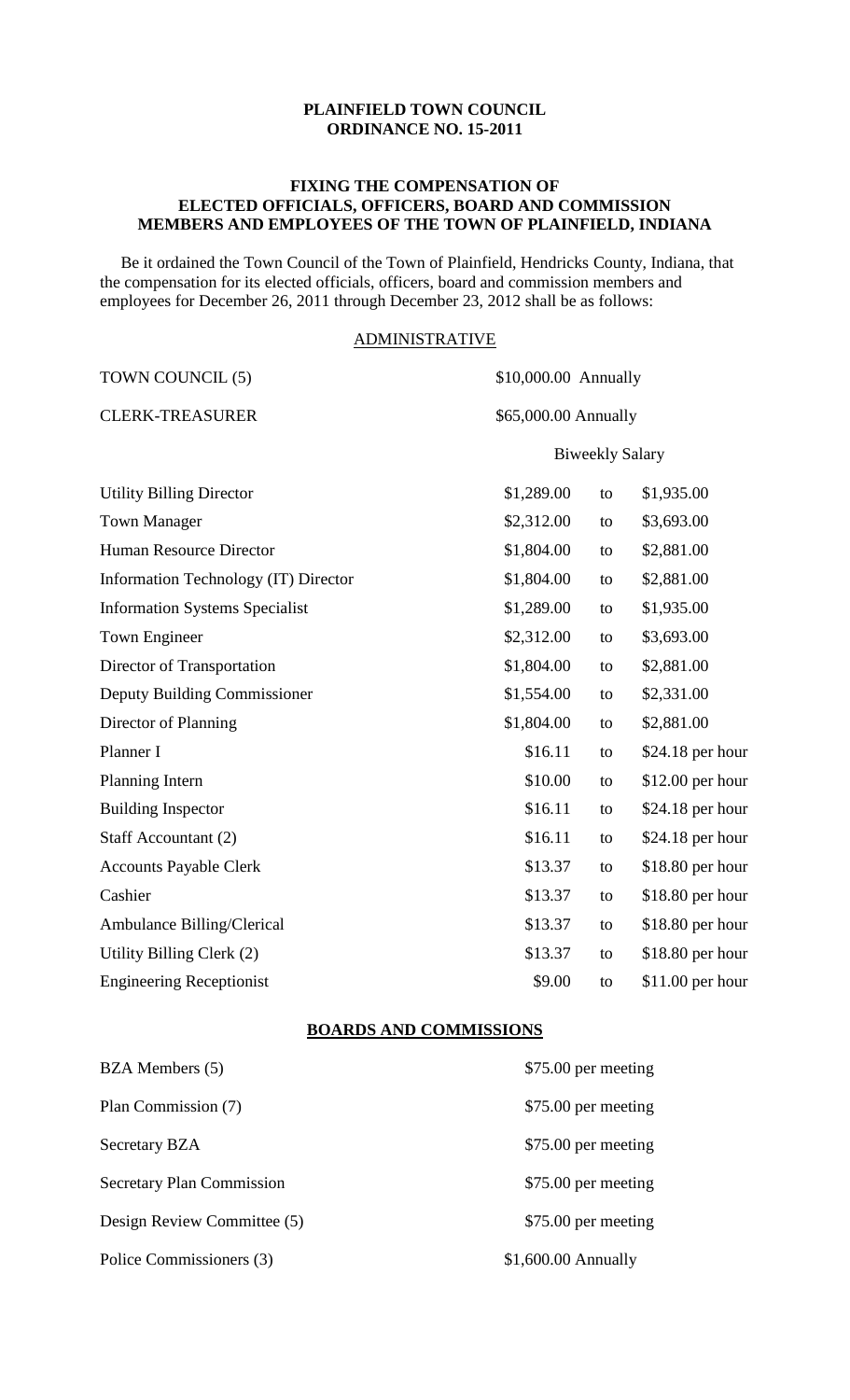# **PLAINFIELD POLICE DEPARTMENT SALARIES AND OTHER BENEFITS**

|                                        | <b>Biweekly Salary</b> |    |                   |
|----------------------------------------|------------------------|----|-------------------|
| Police Chief                           | \$1,804.00             | to | \$2,881.00        |
| <b>Assistant Police Chief</b>          | \$1,804.00             | to | \$2,881.00        |
| Captains (3)                           | \$2,277.00             | to | \$2,331.00        |
| Lieutenants (7)                        | \$2,042.00             | to | \$2,275.00        |
| Sergeants (6)                          | \$1,962.00             | to | \$2,025.00        |
| First Class Patrol Officers (26)       | \$1,800.00             | to | \$1,950.00        |
| Patrol Officers Second Year            | \$1,534.00             | to | \$1,775.00        |
| Probationary Patrol Officers           | \$1,396.00             |    |                   |
| Evidence Technician (1)                | \$16.11                | to | $$24.18$ per hour |
| Administrative Assistant (1)           | \$13.37                | to | \$18.80 per hour  |
| Records Clerk I                        | \$13.37                | to | \$18.80 per hour  |
| Records Clerk II                       | \$13.37                | to | \$18.80 per hour  |
| Secretary $(1)$                        | \$13.37                | to | \$18.80 per hour  |
| CSO (Community Support Officers) (6)   | \$10.00                | to | \$15.00 per hour  |
| Chaplain $(1)$                         | \$2,500.00 Annually    |    |                   |
| <b>Clothing Allowance for Officers</b> | \$850.00               |    |                   |
| <b>Clothing Allowance for Reserves</b> | \$400.00               |    |                   |
|                                        |                        |    |                   |

All Sworn Police Officers will receive 80 hours of holiday leave per year.

Pension Base is First Class Patrol Officer's Annual Salary + 20 years longevity pay  $$46,800.00 + $3,000.00 = $49,800.00$ 

# **PLAINFIELD FIRE DEPARTMENT SALARIES AND OTHER BENEFITS**

| \$1,804.00 | to | \$2,881.00                                                       |
|------------|----|------------------------------------------------------------------|
| \$1,804.00 | to | \$2,881.00                                                       |
| \$27.54    |    | to $$29.13$ per hour                                             |
| \$27.54    |    | to $$29.13$ per hour                                             |
| \$26.56    |    | to $$27.50$ per hour                                             |
| \$19.67    |    | to $$21.00$ per hour                                             |
| \$18.76    |    | to $$19.50$ per hour                                             |
| \$17.53    |    | to $$18.50$ per hour                                             |
| \$16.80    |    | to $$17.50$ per hour                                             |
| \$15.88    |    | to $$16.50$ per hour                                             |
| \$15.72    |    | to $$16.50$ per hour                                             |
| \$14.68    |    | to $$15.50$ per hour                                             |
| \$13.76    |    | to $$14.50$ per hour                                             |
|            |    |                                                                  |
|            |    |                                                                  |
| \$13.37    |    | to $$18.80$ per hour                                             |
|            |    | <b>Biweekly Salary</b><br>$$13.10$ per hour<br>$$12.52$ per hour |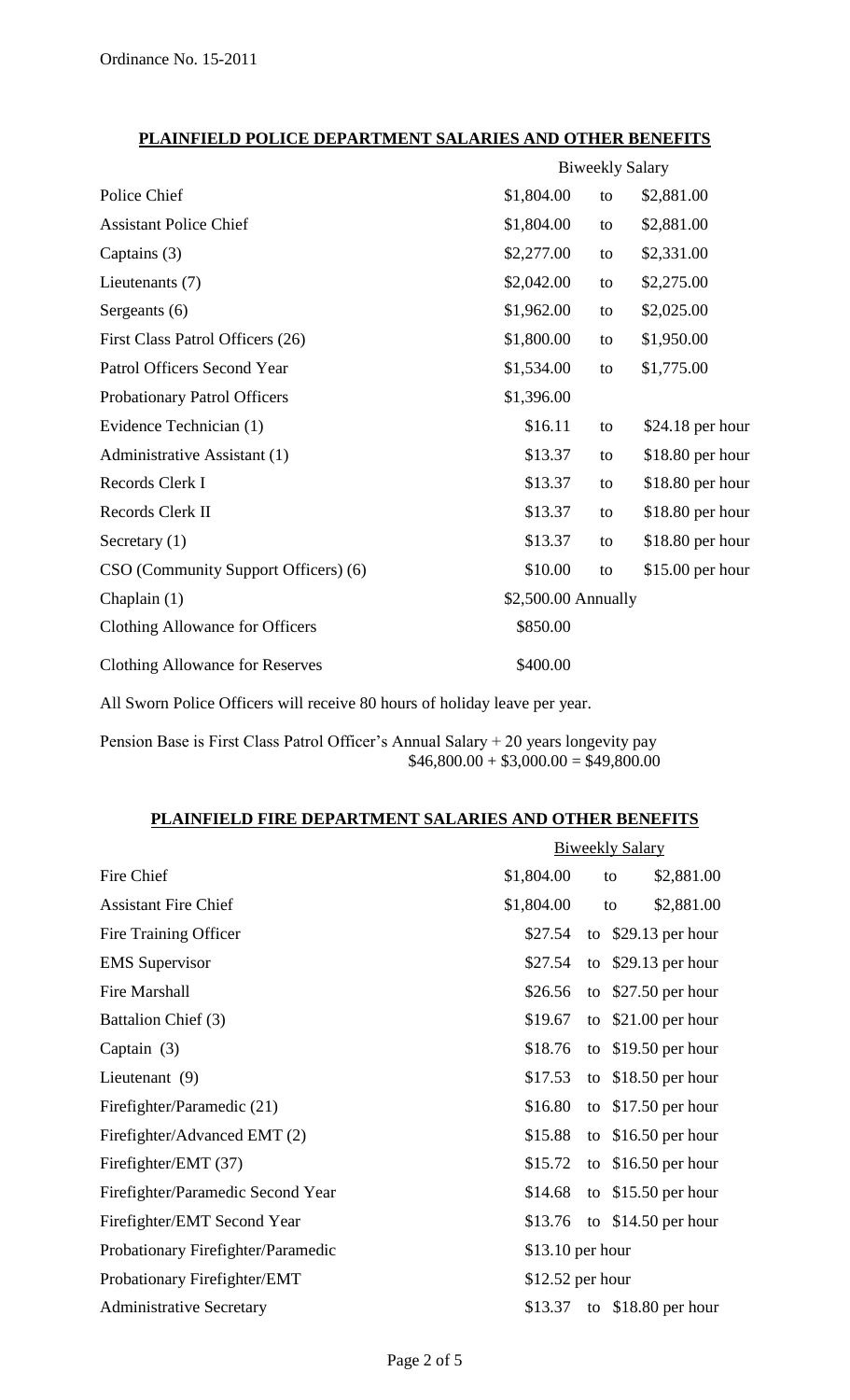Ordinance No. 15-2011

Holiday Pay for full-time Class II Employees--Ten (10) holidays @ \$75.00 each

Pension Base = First Class Firefighter salary with 20 Years Longevity  $$45,777.00 + $3,000.00 = $48,777.00$ 

#### Full-time Clothing Allowance \$750.00

### **TOWN COURT**

| Judge                      | \$37,515.00 Annually |    |                   |
|----------------------------|----------------------|----|-------------------|
| <b>Court Administrator</b> | \$16.11              | to | $$24.18$ per hour |
| Court Clerk I and II       | \$13.37              | to | $$18.80$ per hour |
| Part-time Court Clerk      | \$9.00               | to | $$11.00$ per hour |
| Bailiff                    | $$10.00$ per hour    |    |                   |
|                            |                      |    |                   |

# **PUBLIC WORKS**

|                                                                                                                                                                                                                                                                                                                     |            |    | <b>Biweekly Salary</b> |
|---------------------------------------------------------------------------------------------------------------------------------------------------------------------------------------------------------------------------------------------------------------------------------------------------------------------|------------|----|------------------------|
| Superintendent                                                                                                                                                                                                                                                                                                      | \$1,804.00 | to | \$2,881.00             |
| <b>Utility Manager</b>                                                                                                                                                                                                                                                                                              | \$1,554.00 | to | \$2,331.00             |
| Project Manager/MS4 Operator                                                                                                                                                                                                                                                                                        | \$1,554.00 | to | \$2,331.00             |
| Project Administrator                                                                                                                                                                                                                                                                                               | \$16.11    | to | $$24.18$ per hour      |
| <b>Water/Sewer Construction Crew Leader</b>                                                                                                                                                                                                                                                                         | \$19.42    | to | $$29.13$ per hour      |
| Water/Sewer Plant Operator/Crew Leader (2)                                                                                                                                                                                                                                                                          | \$16.11    | to | $$24.18$ per hour      |
| Water/Sewer Maintenance Crew Leader (2)                                                                                                                                                                                                                                                                             | \$16.11    | to | $$24.18$ per hour      |
| <b>Street Crew Leader</b>                                                                                                                                                                                                                                                                                           | \$16.11    | to | $$24.18$ per hour      |
| Water/Sewer Construction Crew Members (2)                                                                                                                                                                                                                                                                           | \$16.11    | to | $$24.18$ per hour      |
| Water/Sewer Plant Tech II (1)                                                                                                                                                                                                                                                                                       | \$16.11    | to | \$24.18 per hour       |
| Water/Sewer Plant Tech (4)                                                                                                                                                                                                                                                                                          | \$16.11    | to | $$24.18$ per hour      |
| Water/Sewer Maintenance (5)                                                                                                                                                                                                                                                                                         | \$16.11    | to | $$24.18$ per hour      |
| Operator II Street Department (1)                                                                                                                                                                                                                                                                                   | \$16.11    | to | $$24.18$ per hour      |
| <b>Operator Street Department (8)</b>                                                                                                                                                                                                                                                                               | \$13.37    | to | $$18.80$ per hour      |
| Operator Stormwater Department (2)                                                                                                                                                                                                                                                                                  | \$13.37    | to | $$18.80$ per hour      |
| $\mathbf{11}$ $\mathbf{12}$ $\mathbf{13}$ $\mathbf{14}$ $\mathbf{15}$ $\mathbf{17}$ $\mathbf{18}$ $\mathbf{18}$ $\mathbf{18}$ $\mathbf{18}$ $\mathbf{18}$ $\mathbf{18}$ $\mathbf{18}$ $\mathbf{18}$ $\mathbf{18}$ $\mathbf{18}$ $\mathbf{18}$ $\mathbf{18}$ $\mathbf{18}$ $\mathbf{18}$ $\mathbf{18}$ $\mathbf{18}$ |            |    | $c \sim$               |

Employees will receive an additional \$.50 per hour upon the initial obtaining of a CDL.

Uniform Allowance for full-time employees \$650.00

### **PARKS AND RECREATION**

| Director of Parks and Recreation               | \$1,804.00 | to | \$2,881.00        |
|------------------------------------------------|------------|----|-------------------|
| Deputy Director of Parks and Recreation        | \$1,804.00 | to | \$2,881.00        |
| <b>Recreation Athletics Facilities Manager</b> | \$1,554.00 | to | \$2,331.00        |
| <b>Assistant Aquatics Manager</b>              | \$1,268.00 | to | \$1,935.00        |
| <b>Aquatics Supervisor Clarks Creek</b>        | \$1,268.00 | to | \$1,935.00        |
| Food/Beverage Re-sale Coordinator              | \$1,268.00 | to | \$1,935.00        |
| <b>Assistant Facilities Manager (2)</b>        | \$13.37    | to | $$18.80$ per hour |
| <b>Recreation Program Supervisor</b>           | \$13.37    | to | $$18.80$ per hour |
| <b>Administrative Services Coordinator</b>     | \$16.11    | to | $$24.18$ per hour |
| Park Maintenance Supervisor                    | \$16.11    | to | $$24.18$ per hour |
| Inventory and Facility Maintenance I           | \$16.11    | to | $$24.18$ per hour |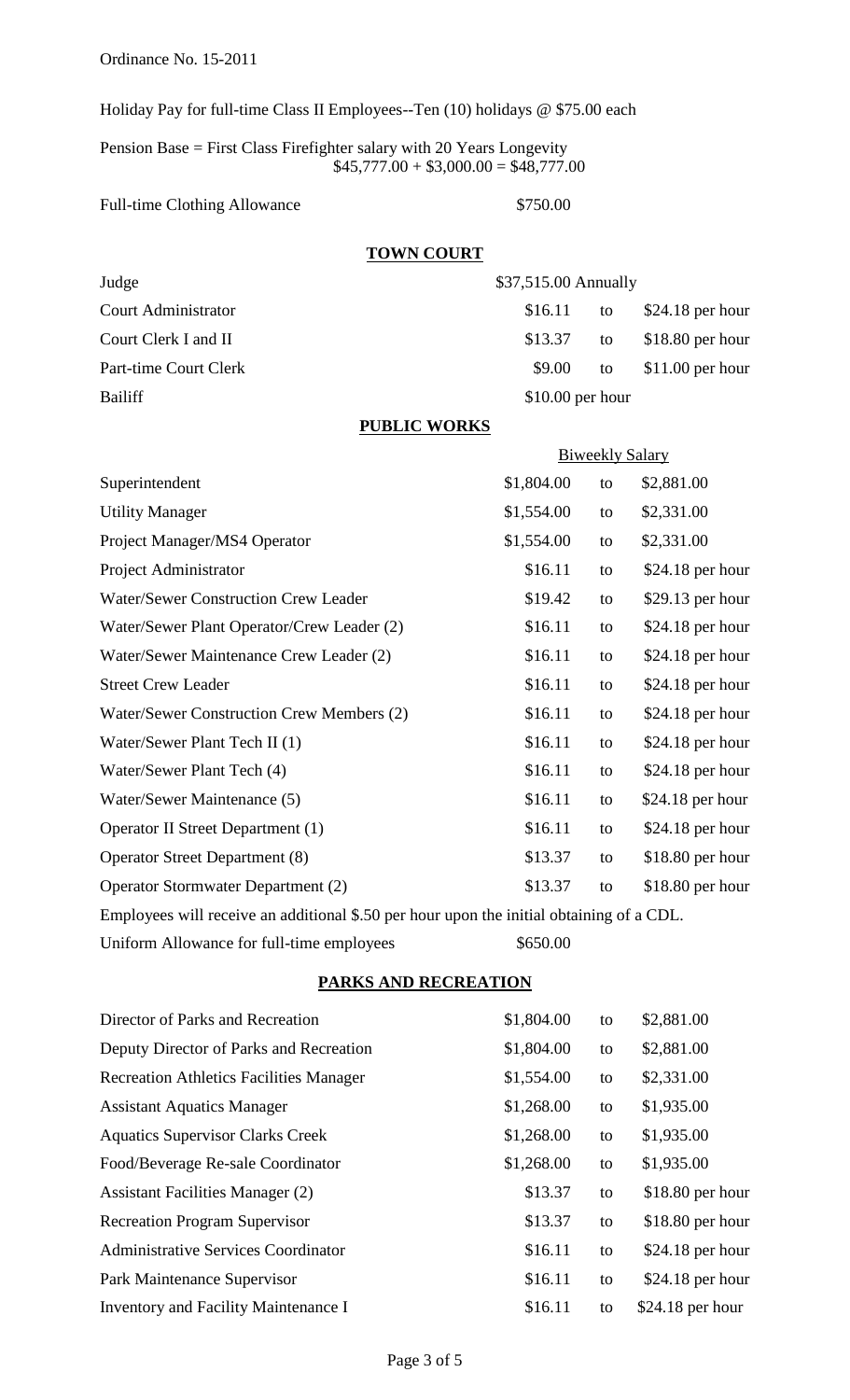| Park Maintenance I                                            | \$13.37 | to | $$18.80$ per hour |
|---------------------------------------------------------------|---------|----|-------------------|
| Crew Leaders (\$1.00 per hour increase over group supervised) | \$8.25  | to | $$11.25$ per hour |
| Lifeguards                                                    | \$8.75  | to | $$10.25$ per hour |
| <b>Fitness Center Supervisors</b>                             | \$8.00  | to | $$9.50$ per hour  |
| <b>Recreation Guest Services</b>                              | \$7.50  | to | \$9.00 per hour   |
| <b>Skate Park Guards</b>                                      | \$7.25  | to | \$8.75 per hour   |
| Park Maintenance (Part-time)                                  | \$7.25  | to | \$8.75 per hour   |
| Guest Services Indoor Café and Splash Island                  | \$7.25  | to | \$8.75 per hour   |
| Intern                                                        | \$8.50  | to | \$9.75 per hour   |
| Programmers, Instructors and Crew Workers                     | \$7.25  | to | $$25.00$ per hour |

 Lifeguard Crew Leaders will receive an increase of \$.25 per hour upon successful completion of certification requirements for American Red Cross Water Safety Instructor (or Teacher's license), Ellis Associates National Pool and Waterpark Lifeguard Training Program Instructor License or Certified Pool Operator. Part-time employees will receive \$.25 per hour increase on their anniversary date.

Clothing allowance for full-time employees \$300.00

#### HENDRICKS COUNTY COMMUNICATION CENTER

| Director                               | \$2,795           | to | \$2,881 Biweekly  |
|----------------------------------------|-------------------|----|-------------------|
| Deputy Director                        | \$2,378           | to | \$2,775 Biweekly  |
| Supervisor                             | \$1,554           | to | \$2,000 Biweekly  |
| <b>Assistant Supervisor</b>            | \$18.91           | to | $$19.40$ per hour |
| 1 <sup>st</sup> Class Telecommunicator | \$18.00           | to | $$18.90$ per hour |
| $2nd$ Class Telecommunicator           | $$17.48$ to       |    | $$17.99$ per hour |
| Probationary                           | $$14.16$ to       |    | $$16.06$ per hour |
| Part-time dispatcher                   | $$14.50$ per hour |    |                   |
| <b>Clothing Allowance</b>              | \$350.00          |    |                   |
|                                        |                   |    |                   |

Telecommunicators will earn 80.5 holiday hours per the Personnel Policy Handbook schedule.

#### MISCELLANEOUS

 Part-time employees not specifically provided for herein shall be paid at an hourly rate ranging from \$8.00 to \$15.00 and shall receive no other compensation or benefits.

 All full-time Town of Plainfield employees (excluding elected officials) will be paid longevity based on the following schedule. Employees hired between December 17, 2007 and December 25, 2011 will have their longevity paid in January 2012. Employees hired by December 16, 2007 will have 50% of their longevity paid in January and the remaining 50% paid in July 2012.

### LONGEVITY SCHEDULE

# Hired in Paid in 2012

| 1976 | \$3,000 |
|------|---------|
| 1977 | \$3,000 |
| 1978 | \$3,000 |
| 1979 | \$3,000 |
| 1980 | \$3,000 |
| 1981 | \$3,000 |